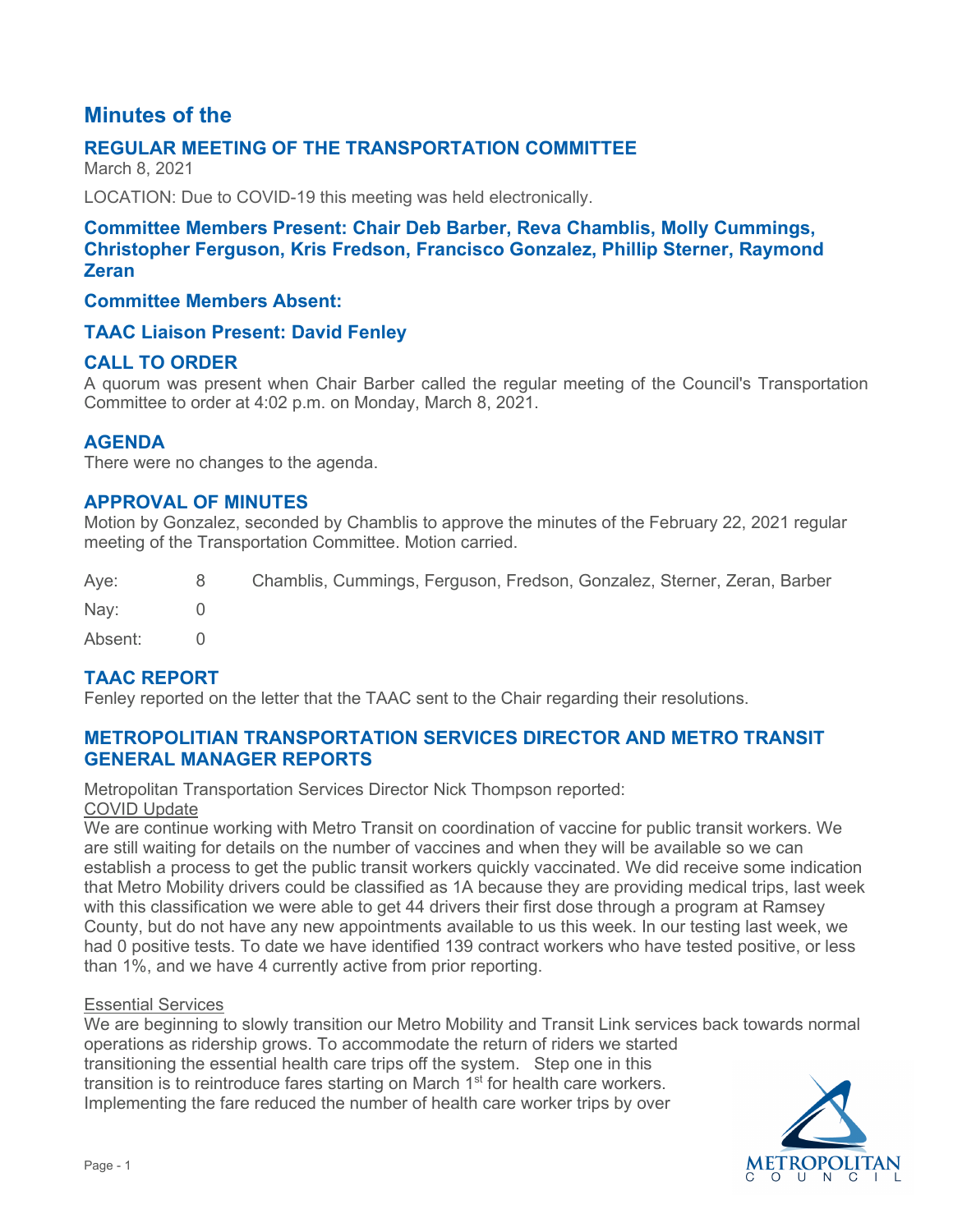30% early last week, but demand continues to be strong for the service and we will continue to monitor. Lastly, we have had initial conversations with Counties on assisting with transportation to vaccine appointments. In addition to the fixed route system we have Transit Link and Metro Mobility (for those who qualify) available as existing options, but if there is an additional need, we should have capacity to assist.

Chamblis stated her interest in following up with health care workers who desire the service.

#### Metro Transit General Manager Wes Kooistra reported:

#### COVID Update

Metro Transit has had a total of 372 employees diagnosed with COVID from March 2020 through yesterday. This figure includes 8 new cases since the committee last met on February 22. Metro Transit bus and rail services are not experiencing service impacts due to COVID leave. Our latest ridership figures show that ridership remains down over 60 percent compared to pre-pandemic levels.

#### Mobile Vaccination Units – Partnership with MDH

As the Governor's office announced on Friday, Metro Transit is working with the Minnesota Department of Health to develop and deploy mobile vaccination units. Metro Transit staff have been working hard to assemble the list of materials and has met with the nursing and MDH staff at our Overhaul Base. Metro Transit's Bus Maintenance department is now in the process of fabricating one "pilot" bus to ensure that everything in the design meets the needs of the nursing and mobile clinic staff. By late spring, MDH may use up to six of Metro Transit's forty-foot buses to transform into mobile vaccination units. The buses would be deployed to hard-to-reach populations both across the metro but also in Greater Minnesota. The objective is for these buses to supplement local public health and healthcare efforts to fill vaccine availability gaps, working in coordination with trusted community organizations statewide.

#### Quarterly Service Changes go into effect on Saturday, March 13

Our usual quarterly service adjustments will take place this coming Saturday, March 13. As usual, are making minor changes to frequency, trip times, and similar tweaks on several routes. One change going into effect on Saturday will be to adjust light rail frequency. Both Blue Line and Green Line will operate weekend schedules all days of the week. Service Development is planning a service update information item for an upcoming meeting and will provide a broader overview of our current service and our plans for future changes then.

#### Transit Driver Appreciation Day is Thursday, March 18.

A week from Thursday – March 18 – is Transit Driver Appreciation Day. In non-pandemic times, we would be inviting you to join us in our garages and rail facilities to share a meal and thank operators for their work. But due to COVID, we are developing an appreciation video that we will share with our operators and on social media. This afternoon I sent an email to Council Members inviting you to submit a short video message to our transit operators. Drew Kerr in our Communications department is coordinating this effort. Drew's contact information is in my email from this morning.

Cummings asked for an update on the chargers. Kooistra said the chargers are down and the intent is to replace all of the chargers. Electric bus service will be down for a few months while this happens. Sterner asked about diesel contracts. Kooistra said there is a contract with a particular provider and the contract expires in June. Sterner brought up smoking and Kooistra said he will pass on the information. Fredson mentioned the infrastructure issue in addition to a labor issue.

#### **BUSINESS**

**Consent Items:**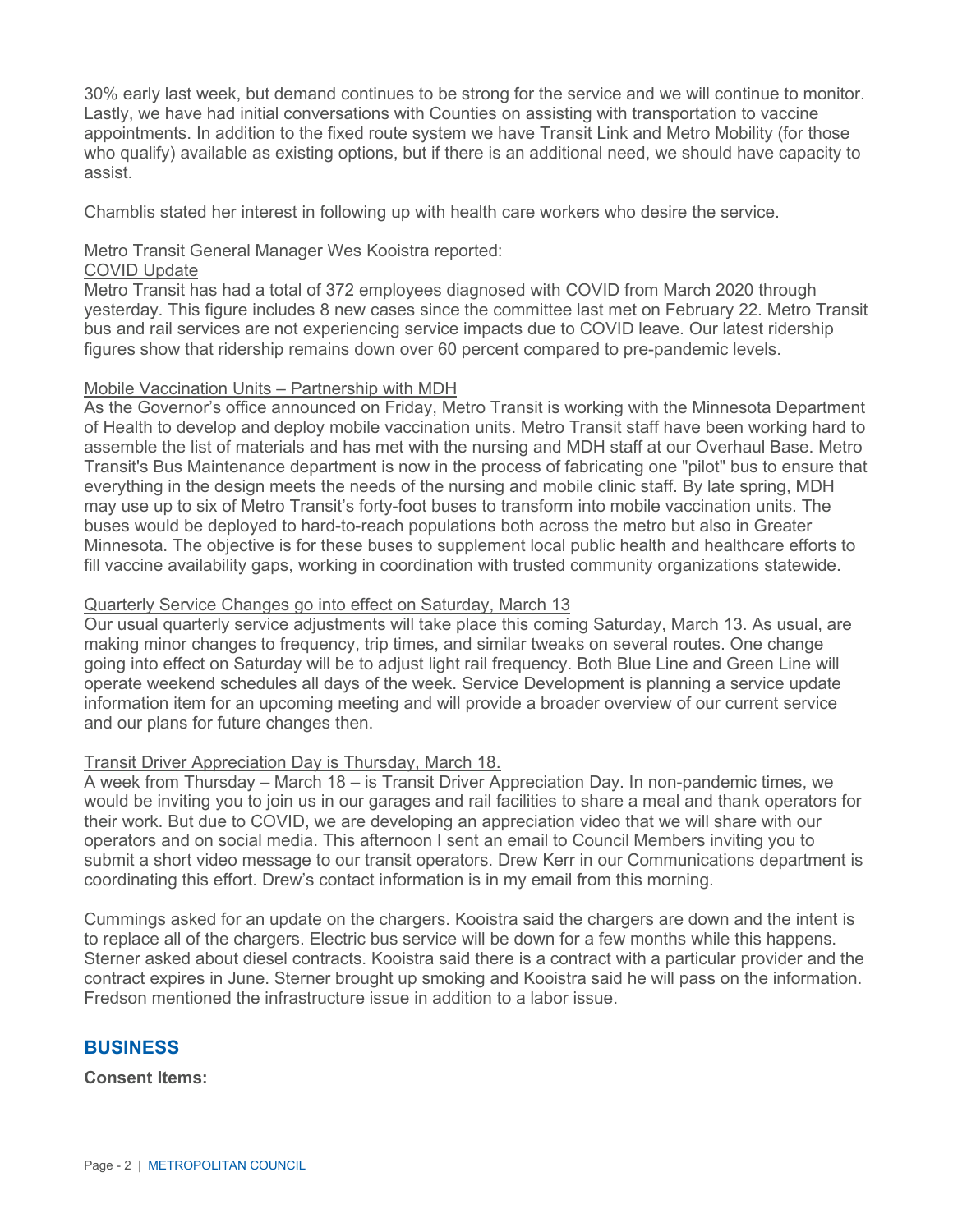Motion was made by Cummings, seconded by Sterner and carried, to approve the following consent items:

Aye: 8 Chamblis, Cummings, Ferguson, Fredson, Gonzalez, Sterner, Zeran, Barber

Nay: 0

Absent: 0

1. **2021-60 SW:** 2021-2024 TIP Amendment for St. Louis Park: CSAH 25 / Beltline Blvd Pedestrian Project

Motion: That the Metropolitan Council adopt an amendment to the 2021-2024 TIP to reduce the scope and increase the cost of St. Louis Park's CSAH 25 Beltline Boulevard Pedestrian project. The scope reduction is necessary because elements of the project are being completed through other projects.

2. **2021-61 SW:** 2021-2024 TIP Amendment for MnDOT: US 212 Lighting Improvement

Motion: That the Metropolitan Council adopt an amendment to the 2021-2024 TIP to include funding for MnDOT's lighting upgrade on US 212.

3. **2021-62 SW:** 2021-2024 TIP Amendment for Richfield: Railroad Gate Installation

Motion: That the Metropolitan Council adopt an amendment to the 2021-2024 TIP to add an additional location and additional cost to Richfield's West  $77<sup>th</sup>$  railroad gates installation.

#### **Non-Consent Items:**

1. **2021-50:** Orange Line Dakota County Regional Railroad Authority 2021 Capital Grant Metro Transit BRT Projects Director Charles Carlson and Engineering and Construction Manager Derek Berube presented this item.

Cummings expressed her excitement at seeing the transit system built out. Sterner asked about Safety Signs headquarter locations. Carlson said they are based in Lakeville, MN. Chamblis asked about the 35W station area staffing. Carlson said there will not always be a station attendant, but the details are being worked on.

Motion by Sterner, seconded by Cummings:

That the Metropolitan Council authorize the Regional Administrator to apply for, negotiate, and execute capital grant agreement 21I013 providing \$2,230,109 from the Dakota County Regional Railroad Authority for the Orange Line BRT project.

Motion carried.

| Aye:    | 8 <sup>1</sup> | Chamblis, Cummings, Ferguson, Fredson, Gonzalez, Sterner, Zeran, Barber |
|---------|----------------|-------------------------------------------------------------------------|
| Nay:    |                |                                                                         |
| Absent: |                |                                                                         |

2. **2021-51:** Orange Line Hennepin County Regional Railroad Authority 2021 Capital Grant Metro Transit BRT Projects Director Charles Carlson presented this item.

There were no questions or comments from Council Members.

Motion by Cummings, seconded by Sterner: